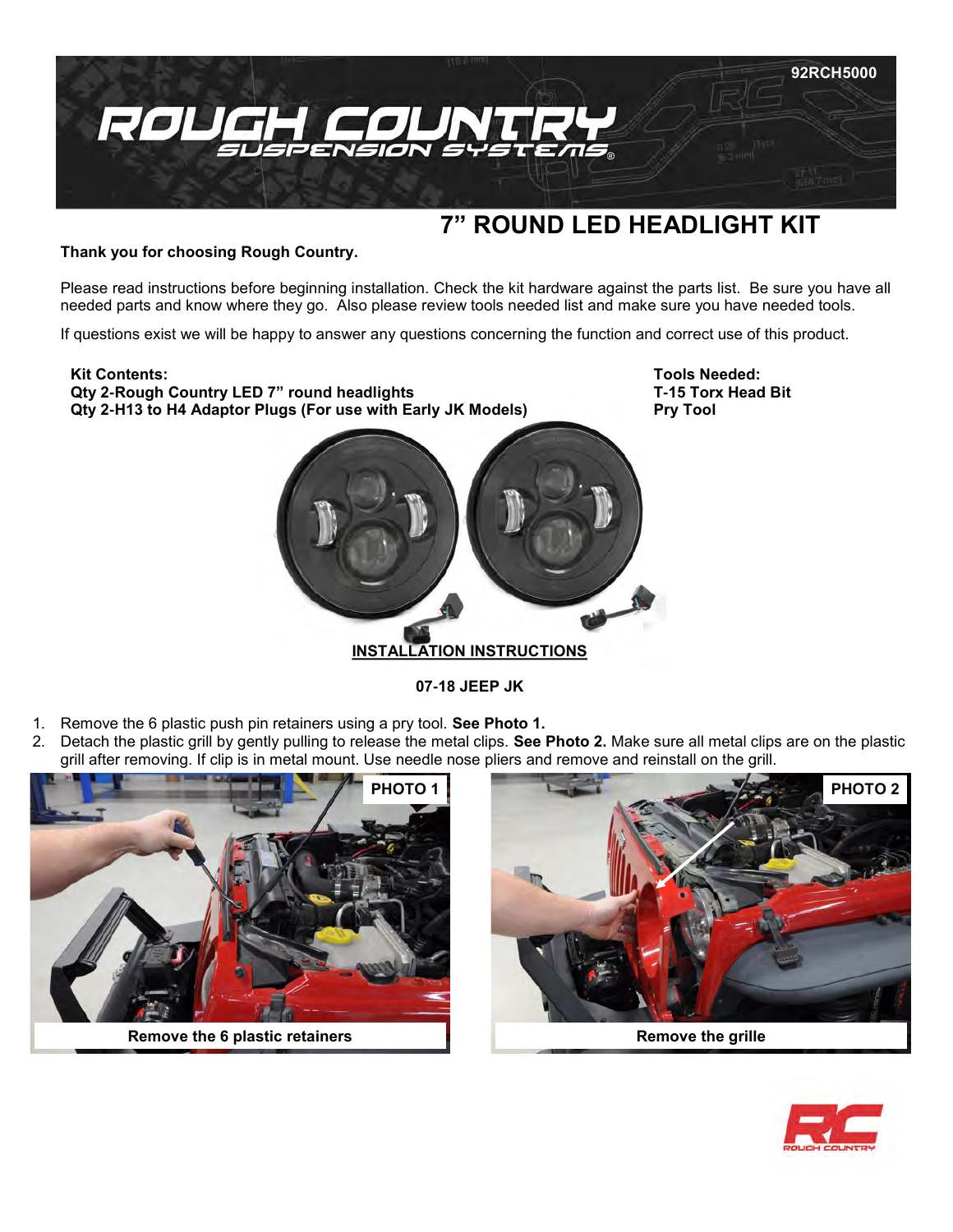- 3. It is not necessary to remove the grill from the vehicle but doing so will allow for additional space to install the headlight. If removing, detach the blinker wire from the grille and set grille aside. **See Photo 3.**
- 4. Using a T-15 torx head bit remove the headlight ring. **See Photo 4.** Retain the hardware for reuse.





- 5. Unplug the headlight and remove the headlight from the vehicle. **See Photo 5.**
- 6. If factory plug differs from the LED headlight plug, use the supplied H13 to H4 adaptor. Position the new LED headlight in the headlight bucket paying close attention to the clocking of the headlight. Logo at top and tabs on headlight will position as the factory headlight.
- 7. Re-install the factory trim ring and secure with the factory hardware. Tighten using a T15 torx head bit. **See Photo 6.**





**Unplug the harness from headlight Install headlight and reinstall headlight ring**

- 8. Reinstall the blinkers in the grill if removed and reinstall the grill making sure the grill clips engage in the stock locations. **See Photo 7.**
- 9. Reinstall the plastic retainer pins on the top of the grill.



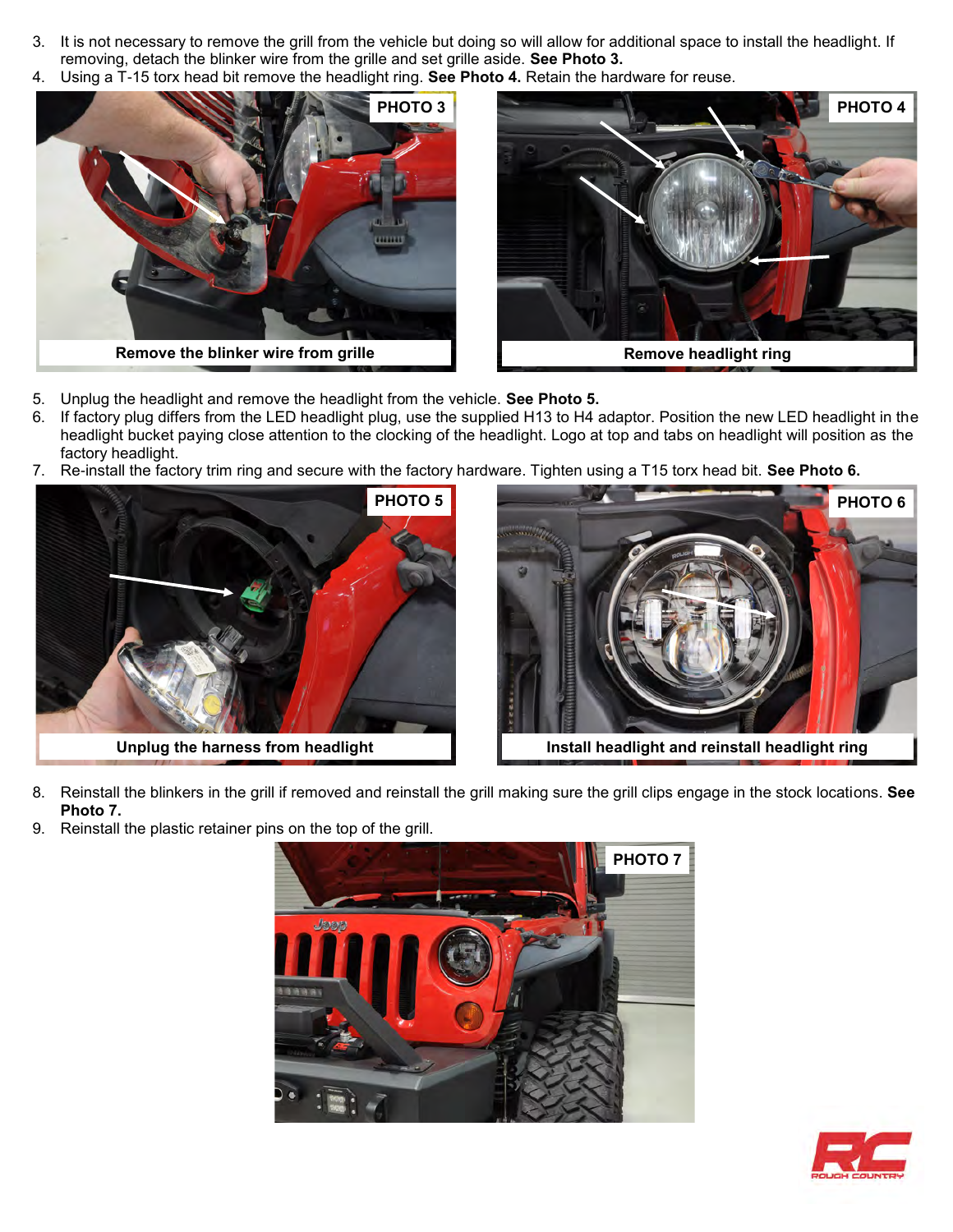### **INSTALLATION INSTRUCTIONS**

### **97-06 JEEP TJ / 04-06 JEEP LJ Jeep CJ-7 1976-1986 / Jeep CJ-8 Scrambler 1981-1985**

1. Remove the trim ring using a T15 torx head bit. **See Photo 1 & 2.** Retain hardware and trim ring for reuse.





2. Remove the headlight retaining ring using a T15 torx head bit. Retain the headlight retaining ring and hardware for reuse. **See Photo 3 & 4.**







- 3. Unplug and remove the headlight.
- 4. Plug the LED headlight in the factory plug**. See Photo 5.**
- 5. Install the LED headlight with the logo at the top and positioned into the factory headlight bucket.
- 6. Re-install the head light retaining ring with the factory hardware. Tighten using a T15 torx head bit. **See Photo 6.**